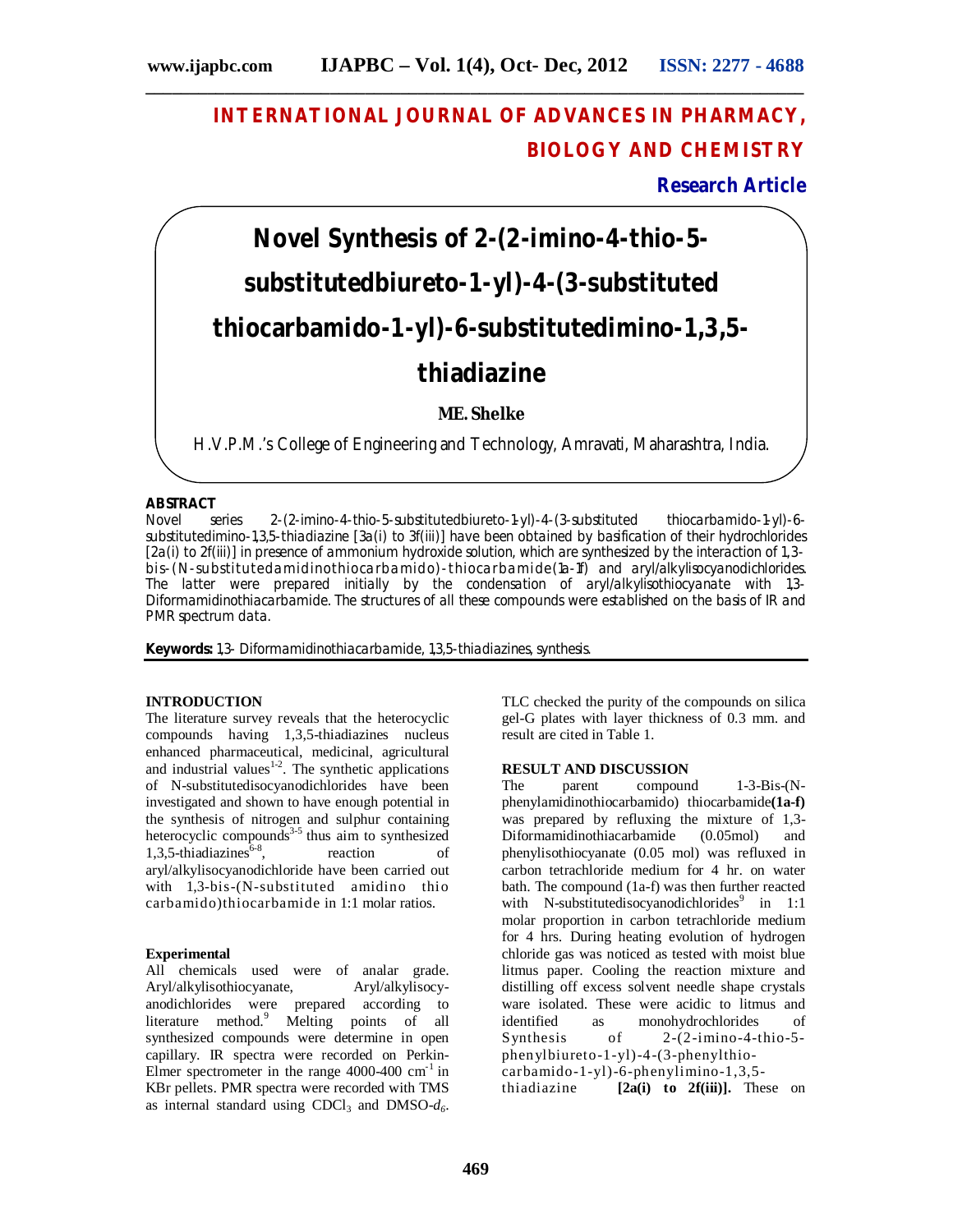**\_\_\_\_\_\_\_\_\_\_\_\_\_\_\_\_\_\_\_\_\_\_\_\_\_\_\_\_\_\_\_\_\_\_\_\_\_\_\_\_\_\_\_\_\_\_\_\_\_\_\_\_\_\_\_\_\_\_\_\_\_\_\_\_\_\_\_\_\_\_\_\_\_\_\_**

basification with aqueous ammonium hydroxide solution afforded free **bases [3a(i) to 3f(iii)]**.

#### **1-3-Bis-(N-phenyl amidino thiocarbamido) thiocarbamide (1a)**

Mixture of **(1)** (0.01 mol), phenylisothiocyanate (0.02 mol) and acetone-ethanol (50ml) were refluxed on water bath for 12 h. The mixture was filtered and filtrate during distillation yielded the crystals of 2a.Yield 72 %; m.p.270-72 <sup>0</sup> c**;** IR spectrum of compound showed  $v$  (N-H) 3471.3cm <sup>1</sup>, (C-H)(Ar) 3150.0cm<sup>-1</sup>,  $v(C=N)$  1642.2cm<sup>-1</sup>,  $v(C-N)$ N) 1253.7cm<sup>-1</sup>,  $v(C=S)$  grouping 1087.6cm<sup>-1</sup>,  $v(C-S)$ S)  $721.7 \text{cm}^{-1}$ , v (C=NH) grouping  $1571.7 \text{cm}^{-1}$ . The PMR spectrum of compounds showed signals due to N-H protons at  $\delta$  3.9-4.3 ppm, Ar-NH protons at  $\delta$  5.1-5.9 ppm, Ar-H protons at  $\delta$  6.3 ppm and the signal at  $\delta$  3.1-3.2 ppm is due to moisture in DMSO- $d_6$  and  $\delta$ 1.3-2.3 ppm is due to DMSO. Similarly others compounds **1b-1f** were

synthesised by above mention method.

#### **Synthesis of 2-(2-imino-4-thio-5-phenyl biureto-1-yl)-4-(3-phenylthio-carbamido-1-yl)-6-phenylimino-1,3,5-thiadiazine [3a(i)]**

1-3-Bis-(N-phenylamidinothiocarbamido) thiocarbamide (0.01M) (1a) was suspended in carbon tetrachloride medium (25ml). To this a solution of phenylisocyanodichlorides (0.01M) was added in 1:1 molar proportions. The reaction mixture was refluxed on water bath for 4 h. During heating evolution of hydrogen chloride gas was observed and tested with moist blue litmus paper. Cooling the reaction mixture and distilled off excess solvent, needle shape crystals were separated out. And crystallized from aqueous ethanol. Yield 79 %; m.p.276  $^0$ C and identified as of 2-(2-imino-4thio-5-phenylbiureto-1-yl)-4-(3-phenylthiocarbamido- 1-yl)-6-phenylimino-1,3,5 thiadiazine hydrochloride [2a(i)], which on basification with aqueous ammonium hydroxide solution afforded free base **[3a(i)].** It was recrystallised from aqueous ethanol. Yield 72 % m.p.268  $^0$ C. IR spectrum of compound showed  $v(N-H)$  3273.4 cm<sup>-1</sup>,  $v(CH-Ar)$  3118.3 cm<sup>-1</sup>,  $v(C=N)$  1695.4 cm<sup>-1</sup>,  $v(C=N)$  imino grouping 1652.5 cm<sup>-1</sup>,  $v(C-N)$  1181.9 cm<sup>-1</sup>v, (C=S) grouping 1063.0 cm<sup>-1</sup>, v (C-S) 726.6 cm<sup>1</sup>. The PMR spectrum of compound showed signals due to Ar-NH protons at  $\delta$  7.63 ppm, N-H protons at  $\delta$  7.36 ppm and Ar-H protons at  $\delta$  6.76 ppm, NH protons at  $\delta$  3.0-3.7 ppm. The signal at  $\delta$  0.87-1.48 ppm is due to moisture DMSO- $d_{\delta}$ . Similarly DMSO- $d_6$ . Similarly others compounds  $[2a(ii)$  to  $2f(iii)]$  and  $[3a(ii)$  to 3f(iii)] were synthesized by above mention method.

| Compd.    | $\mathbf R$        | $R_1$                  | <b>Yield</b> | m.p.<br>$(^0C)$ |
|-----------|--------------------|------------------------|--------------|-----------------|
| [3a(i)]   | Phenyl             | Phenyl                 | 72           | 268             |
| [3a(ii)]  | Phenyl             | $p$ -Chloro-<br>phenyl | 77           | 272             |
| [3a(iii)] | Phenyl             | Ethyl                  | 69           | 256             |
| [3b(i)]   | $p$ -Chloro-phenyl | Phenyl                 | 68           | 273             |
| [3b(ii)]  | $p$ -Chloro-phenyl | $p$ -Chlorophenyl      | 62           | 279             |
| [3b(iii)] | $p$ -Chloro-phenyl | Ethyl                  | 61           | 252             |
| [3c(i)]   | $p$ -Tolyl         | Phenyl                 | 67           | 269             |
| [3c(ii)]  | $p$ -Tolyl         | $p$ -Chlorophenyl      | 61           | 272             |
| [3c(iii)] | $p$ -Tolyl         | Ethyl                  | 64           | 254             |
| [3d(i)]   | Ethyl              | Phenyl                 | 67           | 248             |
| [3d(ii)]  | Ethyl              | $p$ -Chlorophenyl      | 71           | 252             |
| [3d(iii)] | Ethyl              | Ethyl                  | 77           | 232             |
| [3e(i)]   | Methyl             | Phenyl                 | 73           | 231             |
| [3e(ii)]  | Methyl             | $p$ -Chlorophenyl      | 69           | 242             |
| [3e(iii)] | Methyl             | Ethyl                  | 62           | 227             |
| [3f(i)]   | $t - Butyl$        | Phenyl                 | 59           | 264             |
| [3f(ii)]  | $t - Butyl$        | $p$ -Chlorophenyl      | 62           | 271             |
| [3f(iii)] | $t - Butyl$        | Ethyl                  | 67           | 261             |

**Table 1:\* Physical data and antibacterial activity of the compounds [3a(i) to 3f(iii)]**

\* All Compounds gave satisfactory C, H, N, and S analysis.

#### **REFERENCES**